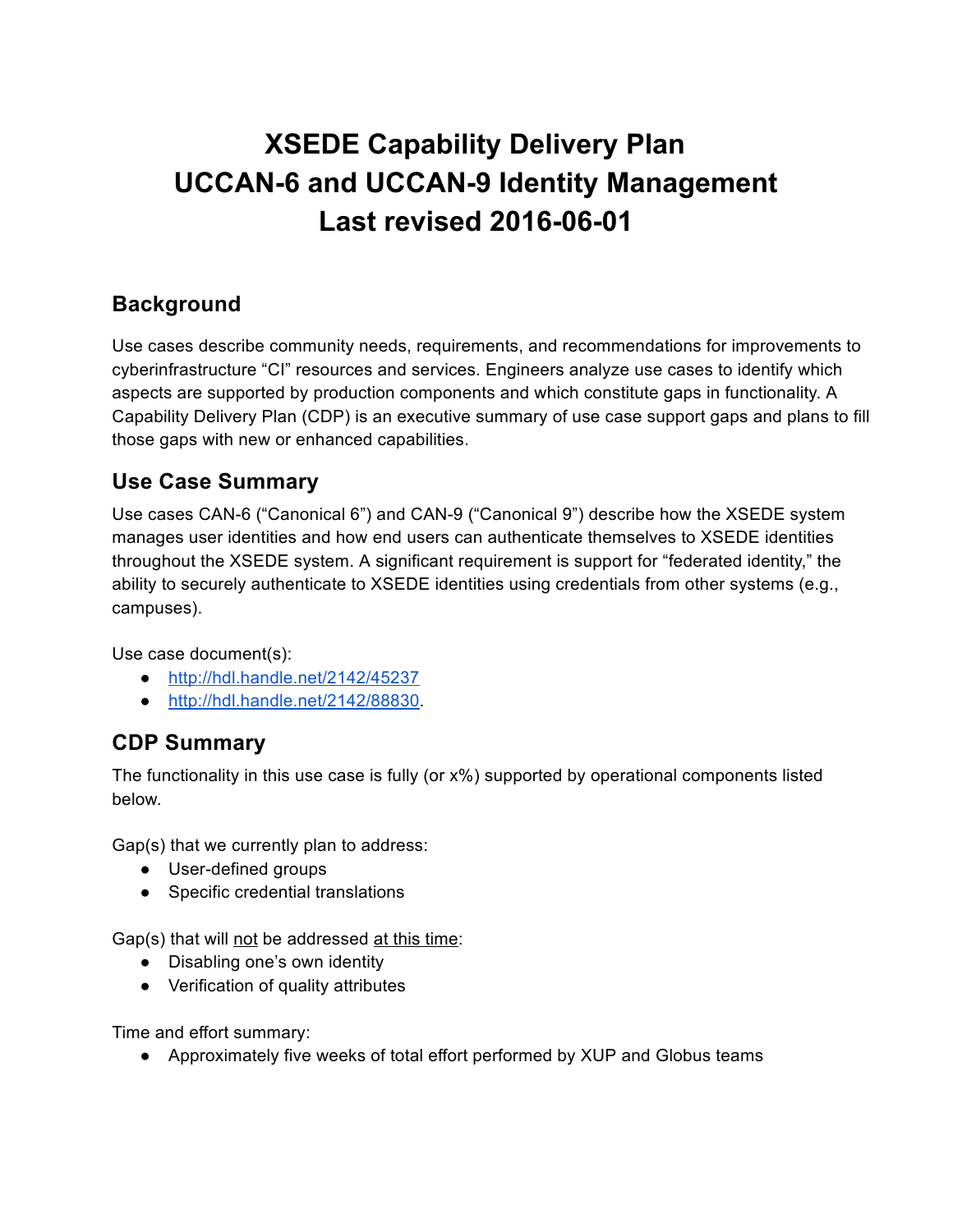## **Functionality Gaps**

#### **1. Userdefined groups (suggested priority: high)**

Steps 6, 7, 8, and 9 of CAN-9 describe the ability for users to define their own groups of XSEDE users that can then be used to customize access to other XSEDE services. (For example, an XSEDE user may create a group whose membership controls access to specific files in his/her account on a particular XSEDE SP resource.)

**Plans:** XCI plans to add all of the group functions in the first XSEDE-2 project year (most likely during 2016).

- Integrate Globus user-defined group management into XUP (1 month effort performed by the XUP team and perhaps 1 week effort by Globus team)
- Verify that the WS-Trust STS service properly obtains and encodes group credentials (performed by UVa team prior to end of XSEDE1)

#### **2. Disabling one's own identity (suggested priority: none)**

Step 10 in CAN9 describes the user disabling his/her XSEDE identity so that it can no longer be used. There is no plan to address this gap and we don't know of any specific instances in which it *is needed by scientific users.*

#### **3. Specific credential translations (suggested priority: medium)**

XSEDE currently supports all of the steps in CAN-6 (Authenticate to one or more SP resources, SP services, and XSEDE central services), but it doesn't support all of the credential translations identified in the use case. Specifically, we haven't yet finished an activity to develop and deploy a WS-Trust Secure Token Service (STS) for translating OAuth 2.0 tokens into signed SAML assertions. This translation is used by Genesis II clients to obtain the signed SAML credentials needed to use Genesis II and UNICORE clients and services, including both GFFS and remote job submission. Note that Genesis II clients have a pre-existing workaround that uses XSEDE's Kerberos services instead of the Globus Auth service, which produces a similar result but won't work with the user-defined group features mentioned above.

**Plans:** This work is underway and should be completed during 2016.

• Develop WS-Trust STS service (performed by UVa team prior to end of XSEDE-1)

#### **4. Verification of quality attributes**

Verifying quality attributes requires significant one-time and ongoing testing. XSEDE has decided that the costs of this testing would not bring sufficient benefit. Instead XSEDE will monitor user satisfaction, usage, and available performance metrics and address quality issues when raised by users. *There are no plans to address this verification gap.*